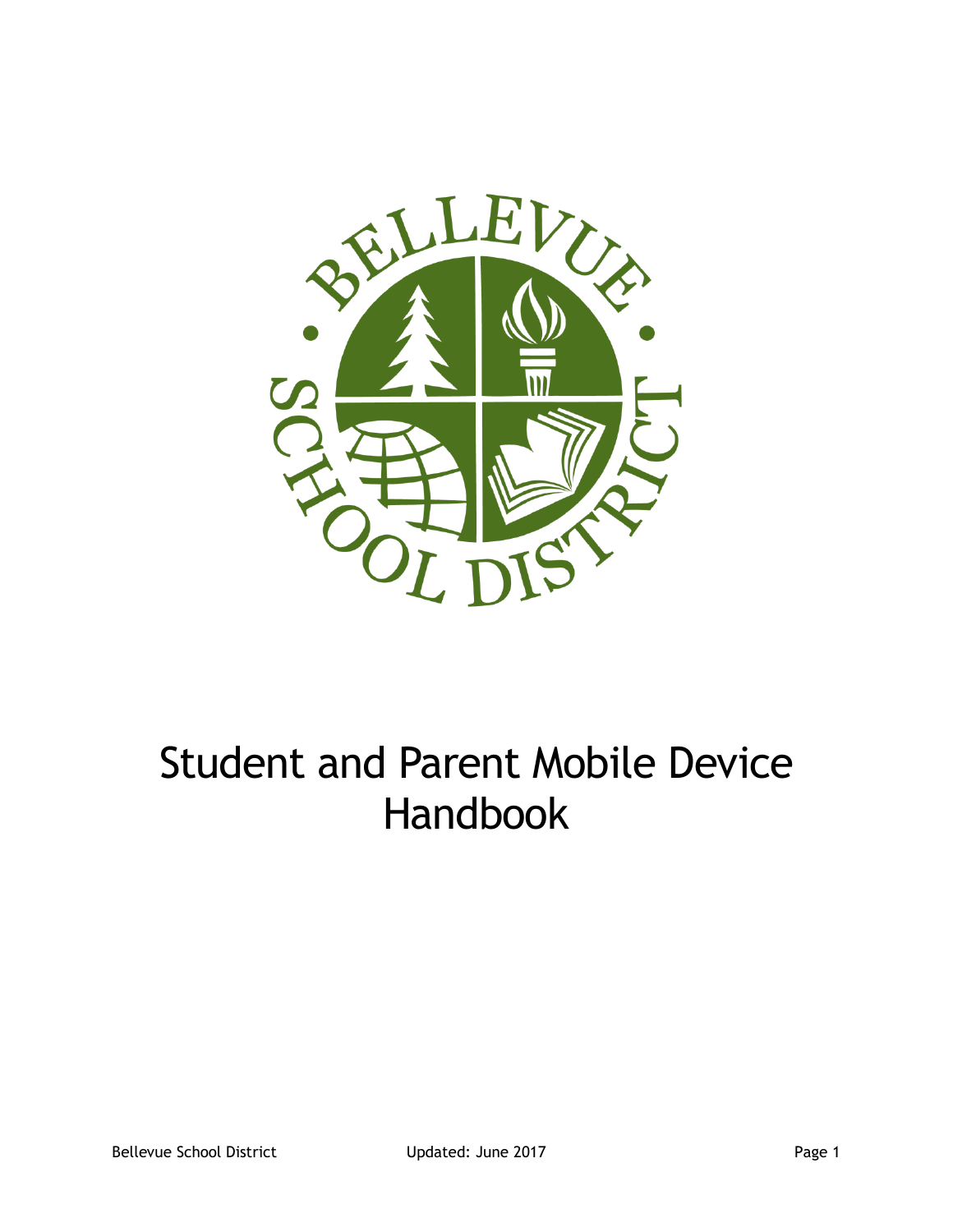# **Table of Contents**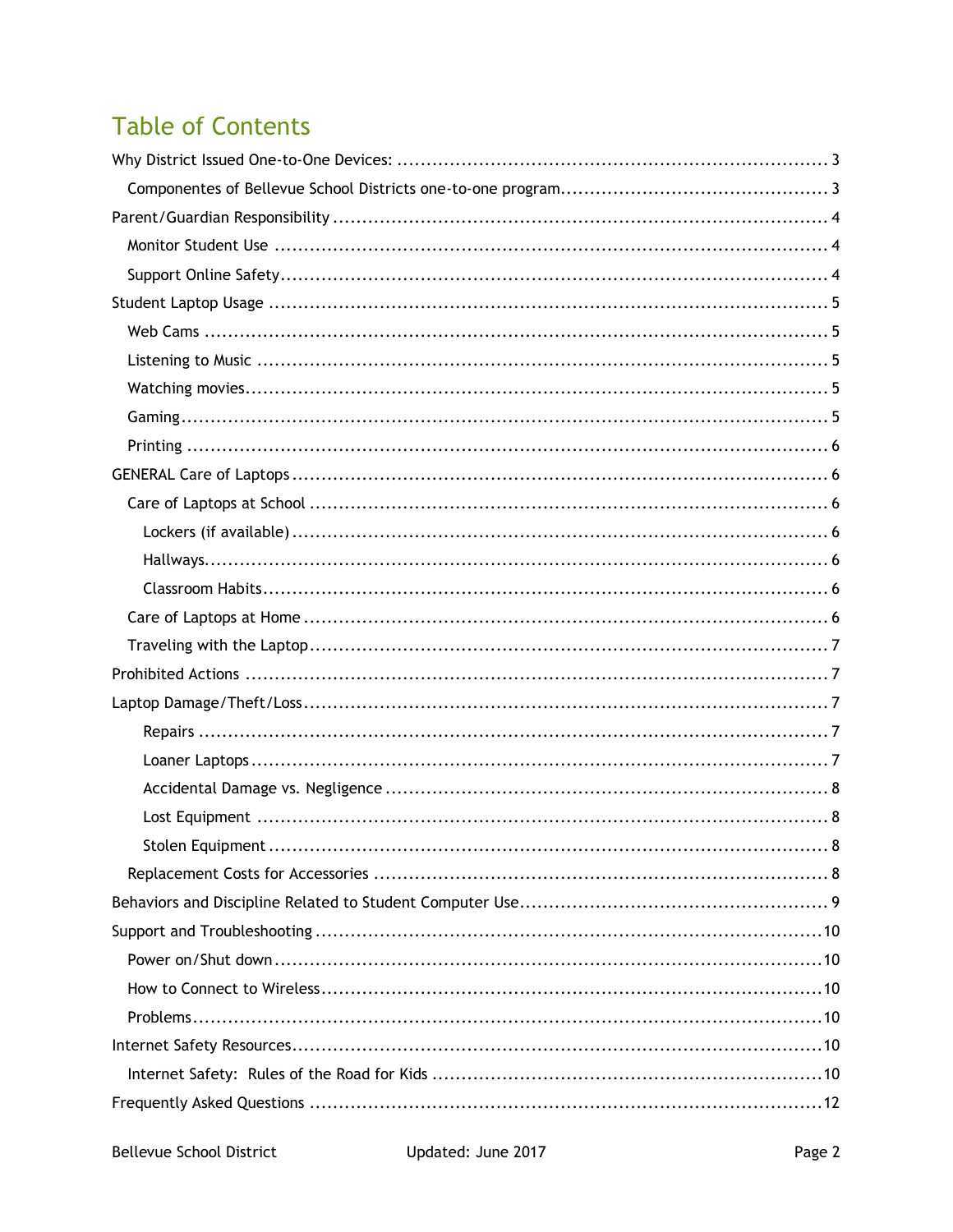# WHY DISTRICT ISSUED ONE-TO-ONE DEVICES:

We are excited to offer your student the opportunity to use a Bellevue School District issued laptop both in class and at home to enhance their academic experience. This handbook highlights key information about our program and the responsibilities of both students and parents/guardians for participation in this program.

One-to-One computing offers many benefits to our modern day classroom and learner. Bellevue's expectation is that the student will have their computing device (laptop) with them for use in all their classes and for continued use at home. The laptop will help increase student engagement. Students can access learning materials and engage in real-time inquiry as their questions arise. Adaptive learning software has evolved to a point that students can track their own learning and have confidence in their progress. Laptops also support Problem-Based Learning, allowing students to research, collaborate, and produce a final product to share with peers, teachers and parents.

Having the students take their laptops home provides several advantages. Once students leave the school campus, they are exposed to a different set of tools at home. Some have equivalent technology, though not the same software; others have faster, more powerful computers and become frustrated with the school devices; others have no technology at home and are limited in what they can do after the school day. By issuing students the same laptops we hope to make technology access and learning opportunities equitable. All students have the same tools aligned with teaching and designed to best support their learning.

From the teachers' perspective, a major advantage is that students are ready to start learning when the bell rings. Laptops no longer have to be handed out on a daily basis. Ten to twenty minutes of instruction time is lost each time a laptop has to be passed out and collected.

# COMPONENTES OF BELLEVUE SCHOOL DISTRICTS ONE-TO-ONE PROGRAM

**Microsoft Office365**: Internet based Microsoft Office with file storage and email. This safe/secure environment allows students and teachers to collaborate with each other and work on their files anywhere that they are.

• **Microsoft OneNote:** Is used by many teachers as the class or course digital notebook. There is a Read only Content library, and personal section for each student to record and input content. There is also a collaboration space, the teacher can enable for students working on group tasks.

**Sophos AntiVirus/Web filtering:** Keeps the computer safe and prevents students from going to inappropriate or harmful websites.

**Lenovo Thinkpad Yoga:** A convertible device that can be used as both a tablet and laptop computer. It is running Windows 10. Students are able to use a built-in stylus to write directly on the tablet surface.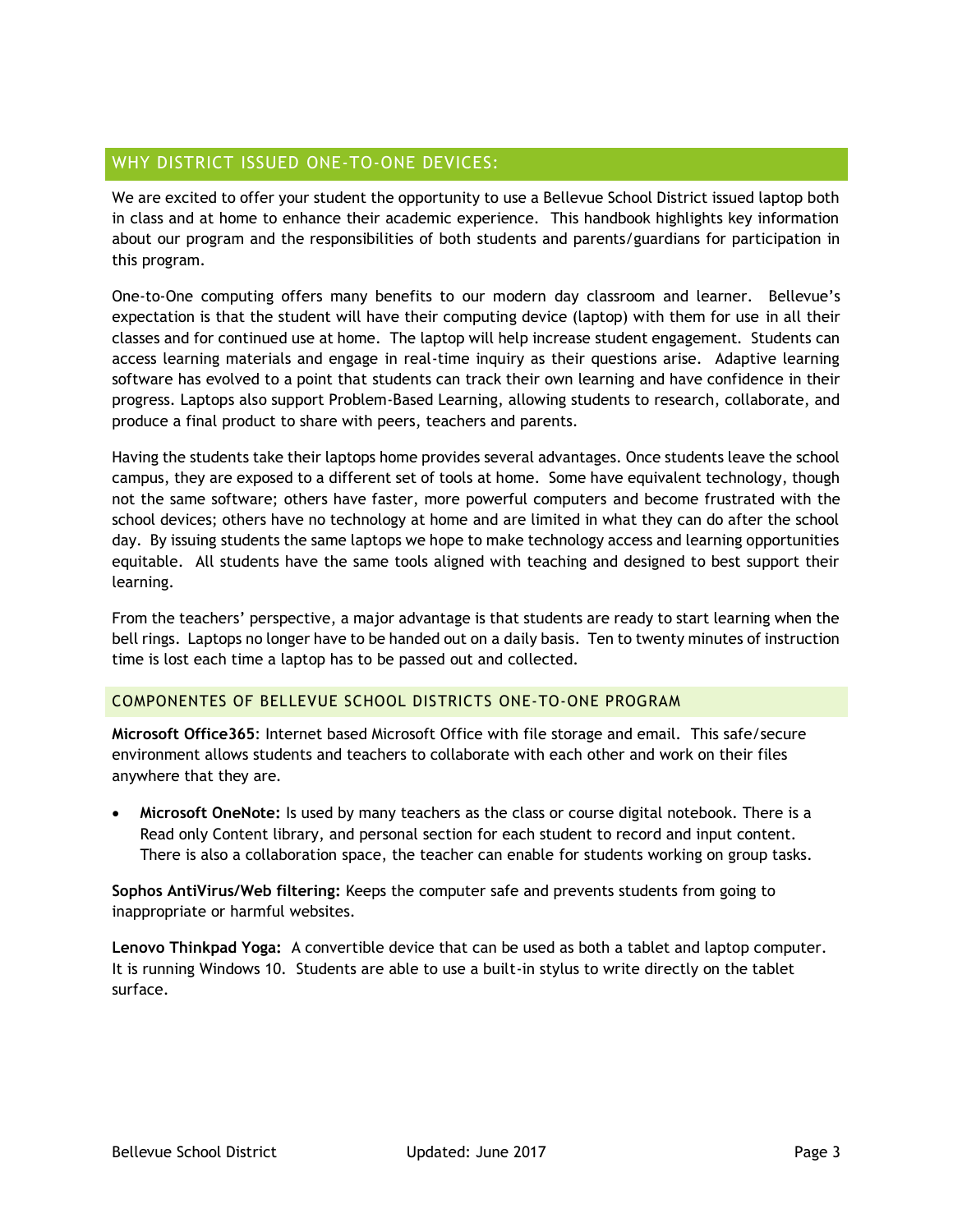# PARENT/GUARDIAN RESPONSIBILITY

In order for students to take a Bellevue School District (BSD) laptop home, a student and parent /guardian must sign the Student Technical Use Agreement (2022X) and agree to and follow applicable BSD policies and procedures.

The parent/guardian is responsible for the cost of repair or replacement at the date of loss if property is:

- Not returned
- Intentionally damaged
- Lost because of negligence
- Stolen, but not reported to school and/or police in a timely manner (within the next school day)

The District is providing insurance coverage, outlined later in this document. The District reserves the right to charge the user the full cost for repair or replacement when damage or loss occurs due to gross negligence as determined by school administrators.

#### MONITOR STUDENT USE

The parent/guardian will monitor student use of the computer while away from school. The best way to keep students safe and on-task is to participate in what they are doing.

Suggestions:

- Have your student share their passwords with you so that you can monitor their activities. (Students should **only share** passwords with **parents/guardians**)
- Laptop should be used in common spaces in your home, not isolated behind closed doors.
- Ask your student to show you what they are doing. Ask questions about their work.
- Utilization of district provided software called apParent. Online by AssistX.

# SUPPORT ONLINE SAFETY

Internet filtering is required by The Children's Internet Protection Act ("CIPA"). Student laptops will have Sophos' Internet filtering installed on them. This will limit the student's browsing on the Internet. General categories that are blocked as follows:

- Sites that include material deemed obscene, promote violence, gambling, pornography, or harmful to minors
- Non-School monitored forums and chats
- Sites promoting hacking or containing security risks (malware, viruses, etc.)
- Students are expected to notify a staff member immediately if they come across information, images, or messages that are inappropriate, dangerous, threatening, or make them feel uncomfortable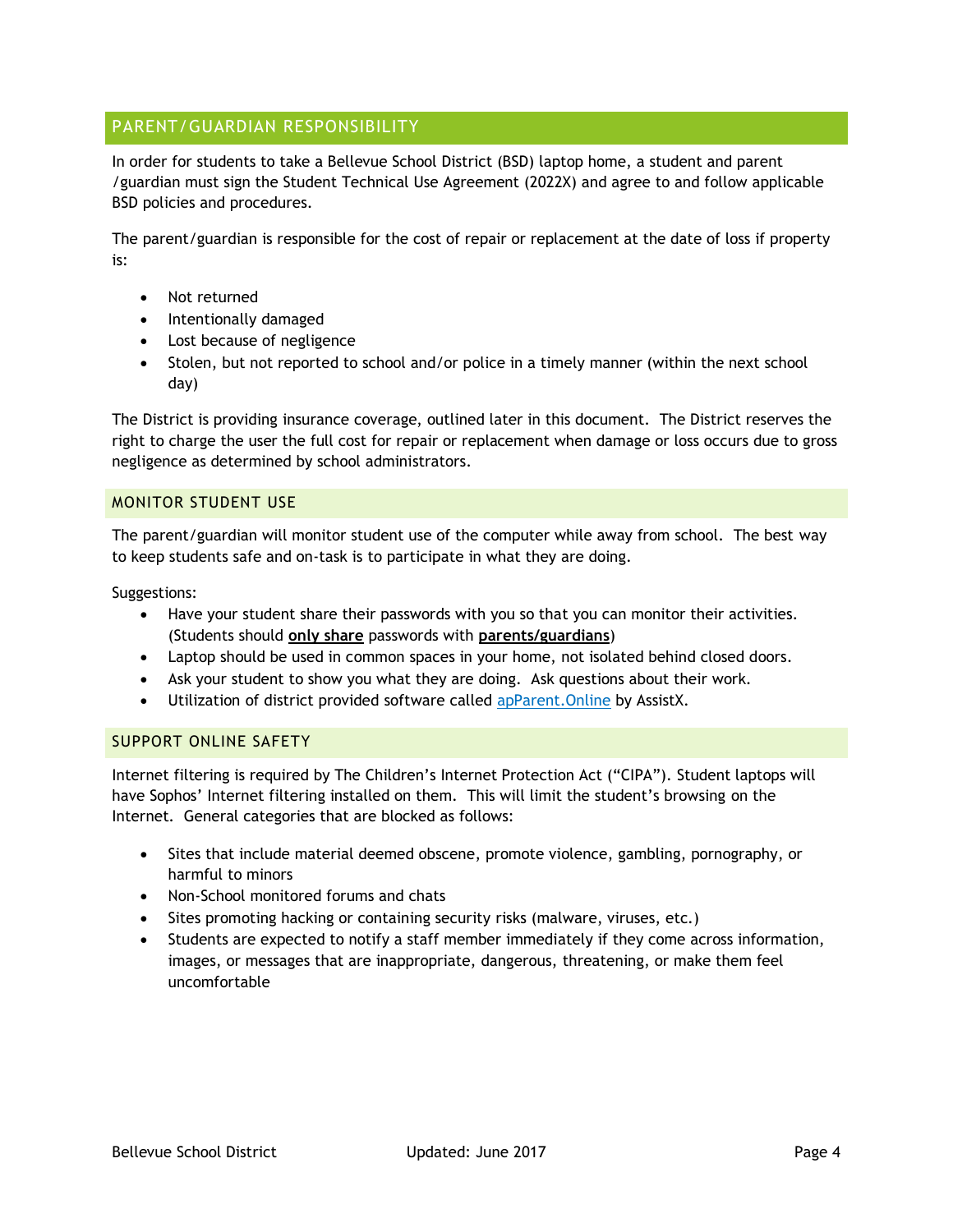# STUDENT LAPTOP USAGE

#### WEB CAMS

#### **Purpose**

Each student laptop is equipped with a web cam. This equipment offers students an extraordinary opportunity to experience a 21st Century tool and to develop 21st Century communication skills.

#### **Examples of Use**

Web cams are to be used for educational purposes only, under the direction of a teacher. Examples include:

- Recording videos or taking pictures to include in a project
- Recording a student giving a speech and playing it back for rehearsal and improvement

#### LISTENING TO MUSIC

#### **At School**

Listening to music on your laptop is not allowed during school hours without permission from the teacher. Permission will be given only for media used to complete a school assignment.

#### **At Home**

Listening to music on your laptop (for example, from a streaming website) is allowed at home with permission from parents/guardians.

#### WATCHING MOVIES

#### **At School**

Watching movies on your laptop is not allowed during school hours without permission from the teacher. Permission will be given only for media used to complete a school assignment.

#### **At Home**

Watching movies on your laptop is allowed at home with permission from parents/guardians.

#### GAMING

#### **At School**

Online gaming is not allowed during school hours unless you have been given permission by a teacher. Any games must be in support of education.

#### **At Home**

Online gaming is allowed at home if all of the following conditions are met:

- The content of the game is school appropriate
- You have permission from your parent/guardian
- The game is in support of education
- All school work is complete
- No download of any kind is needed

*You are not allowed to load personal software onto your computer.*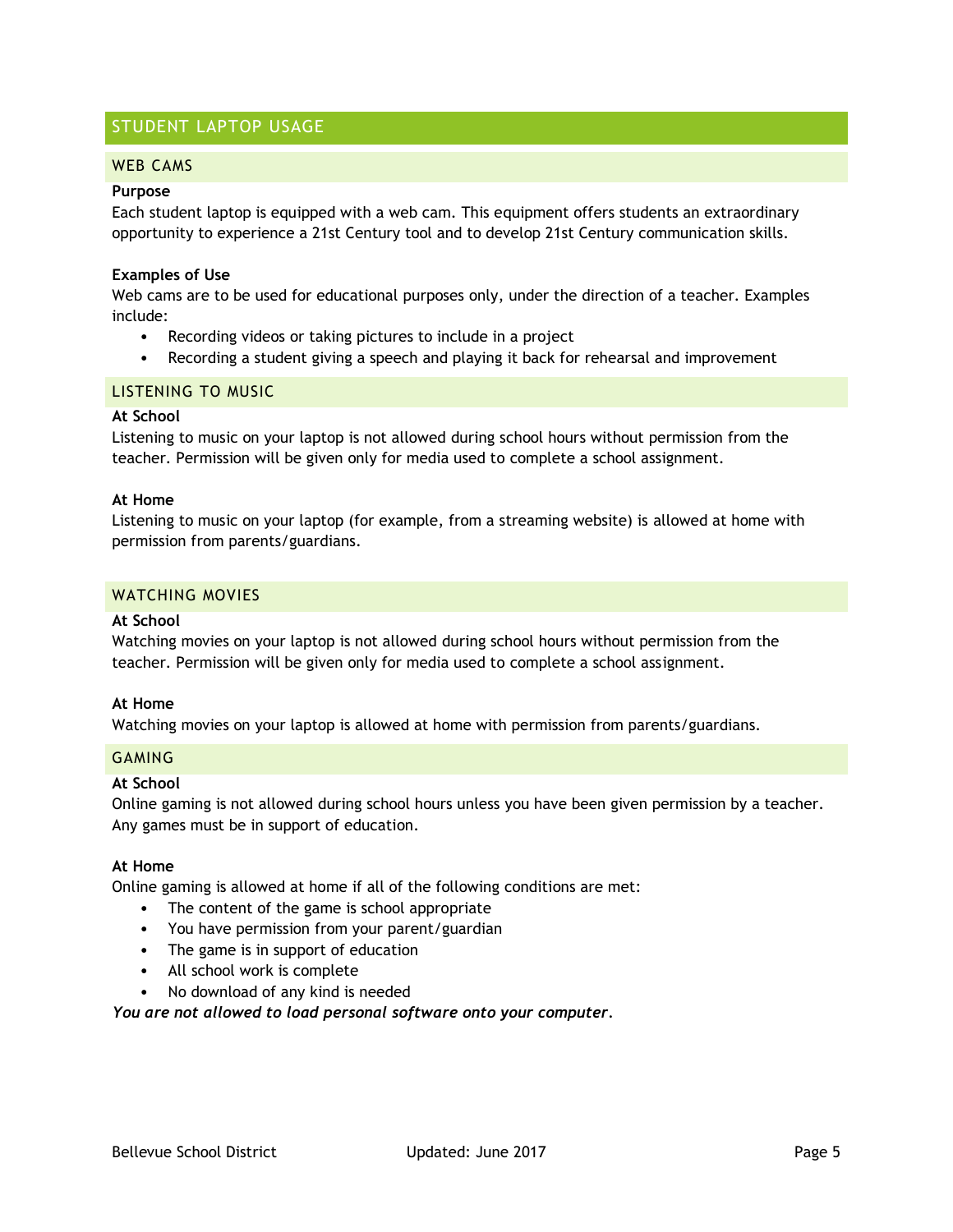# PRINTING

#### **Printing at School**

Any documents that require printing should be printed at school. This means there should be no schoolrequired reason for printing at home. If a student chooses to print school work at home, we suggest using the following options:

- Save the file on a thumb/flash drive and use the home computer to print.
- Email the file to the student's Outlook email account. Use the home computer to access the web-based Outlook, and print from the home computer.

#### **Printing at Home**

Printer drivers can be installed on the school laptop. BSD Service Center provides limited support for personal/home equipment

# GENERAL CARE OF LAPTOPS

- Keep your laptop in the **BSD issued laptop case** when not in use
- Never eat or drink over or near the laptop. Food and beverages should be at least **two (2) feet** from the laptop

#### CARE OF LAPTOPS AT SCHOOL

#### LOCKERS (IF AVAILABLE)

- Laptops should be stored on the hook or on its side standing up
- Never pile things on top of it
- Never leave it on the bottom of the locker
- Never leave the locker set to open without entering the combination (reminder: Do not share your locker combination with other students)

#### HALLWAYS

- Always use the handle or strap to carry the laptop
- Never leave the laptop or laptop accessories unattended for any reason

#### CLASSROOM HABITS

- Center the laptop on the desk
- Lock the computer before walking away from it
- Close the lid of the laptop before walking with the laptop
- Do not leave your laptop or laptop accessories unattended
- Follow all directions given by the teacher

#### CARE OF LAPTOPS AT HOME

- Laptops should be stored in their **BSD issue laptop case**
- Charge the laptop fully each night so that it is ready for classroom use
- Use the laptop in a common room of the house (parent's choice)
- Store the laptop on a desk or table; never on the floor
- Protect the laptop from extreme heat or cold, food and drinks, small children, pets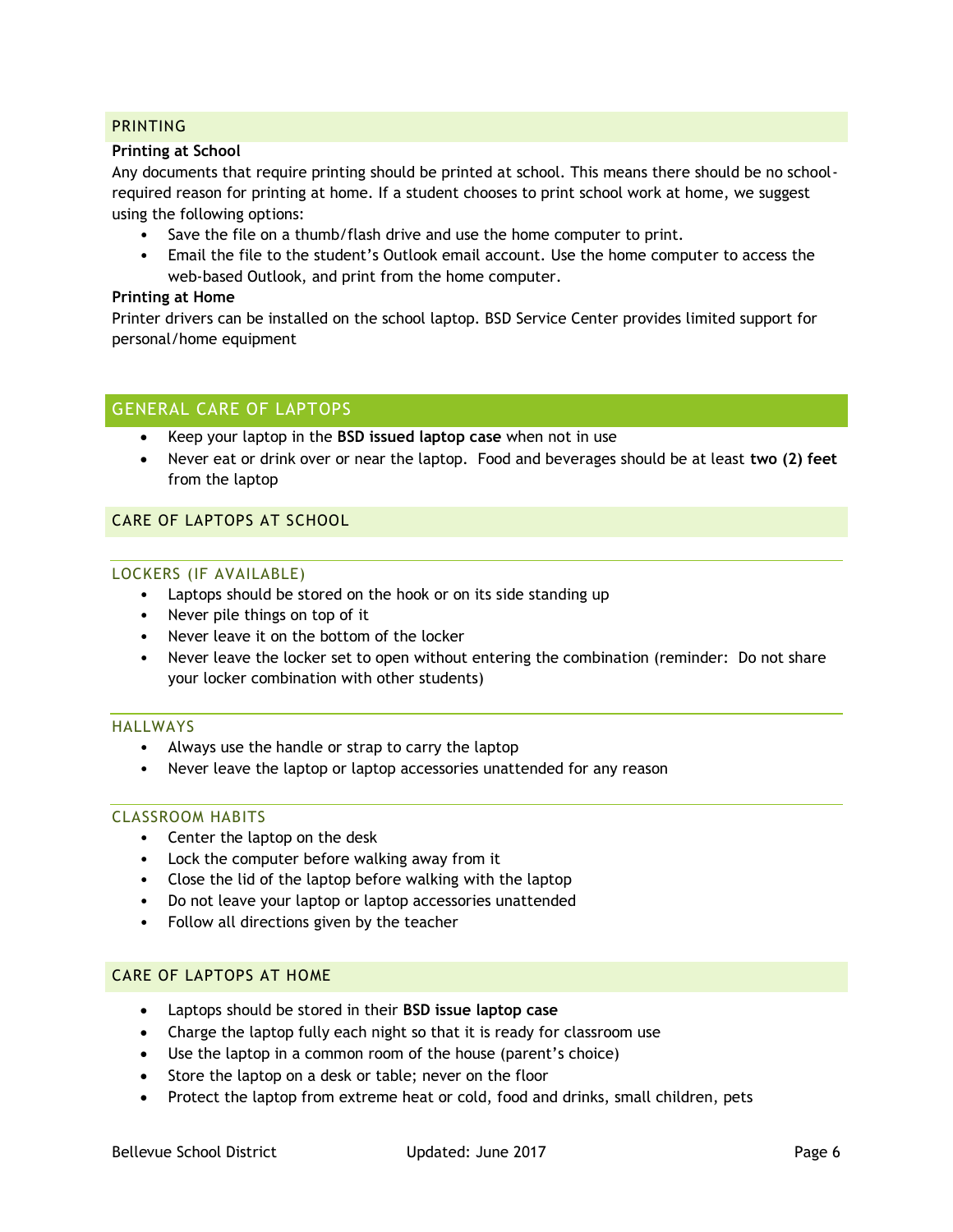• Keep the laptop clean and free of stickers or other decorations

(Clean laptops with a soft damp cloth when the laptop is powered off)

#### TRAVELING WITH THE LAPTOP

- Completely shut down the laptop before traveling anywhere including between home and school
- Do not leave the laptop unattended in a vehicle. If unavoidable, it should be locked in the trunk before you reach your destination
- Use your backpack or carry the laptop case by its handle
- If you are ever in a situation when someone threatens you for your laptop, give it to them and tell a District staff member as soon as you get to school.

# PROHIBITED ACTIONS

Students are prohibited from:

- Students may not loan laptop components to other students for any reason. Students who do so are responsible for any loss of components
- Putting stickers or additional markings on the laptops, cases, batteries or power cord/chargers
- Defacing the laptop or case in any way; including, but not limited to, marking, drawing, stitching, or marring the surface
- Installing software. Student laptops will not allow students to install software on them
- Students who identify or know about a security problem are expected to convey the details to their teacher without discussing it with other students
- Modifying the device's operating system in any way
- Students may not open the laptop case for any purpose
- Modification to district browser settings or any other techniques, designed to avoid being blocked from inappropriate content or to conceal Internet activity

# LAPTOP DAMAGE/THEFT/LOSS

Normal wear and tear of the equipment is covered by a 4-year warranty. Accidental damage and theft of the device is covered by Bellevue School District's self-insuring of the student devices.

#### REPAIRS

Occasionally, unexpected problems do occur with the laptops that are not the fault of the user (computer crashes, software errors, etc.). The Technology Specialist will assist students with having these fixed. These issues will be remedied at no cost.

#### LOANER LAPTOPS

Temporary replacements, known as "loaners", are available at each school so that learning is not disrupted by the repair process. Students are responsible for the care of the loaner while issued to them. The same rules and regulations apply to loaner. Students are encouraged to store their files in OneDrive. This will prevent loss of files when moving from one device to another.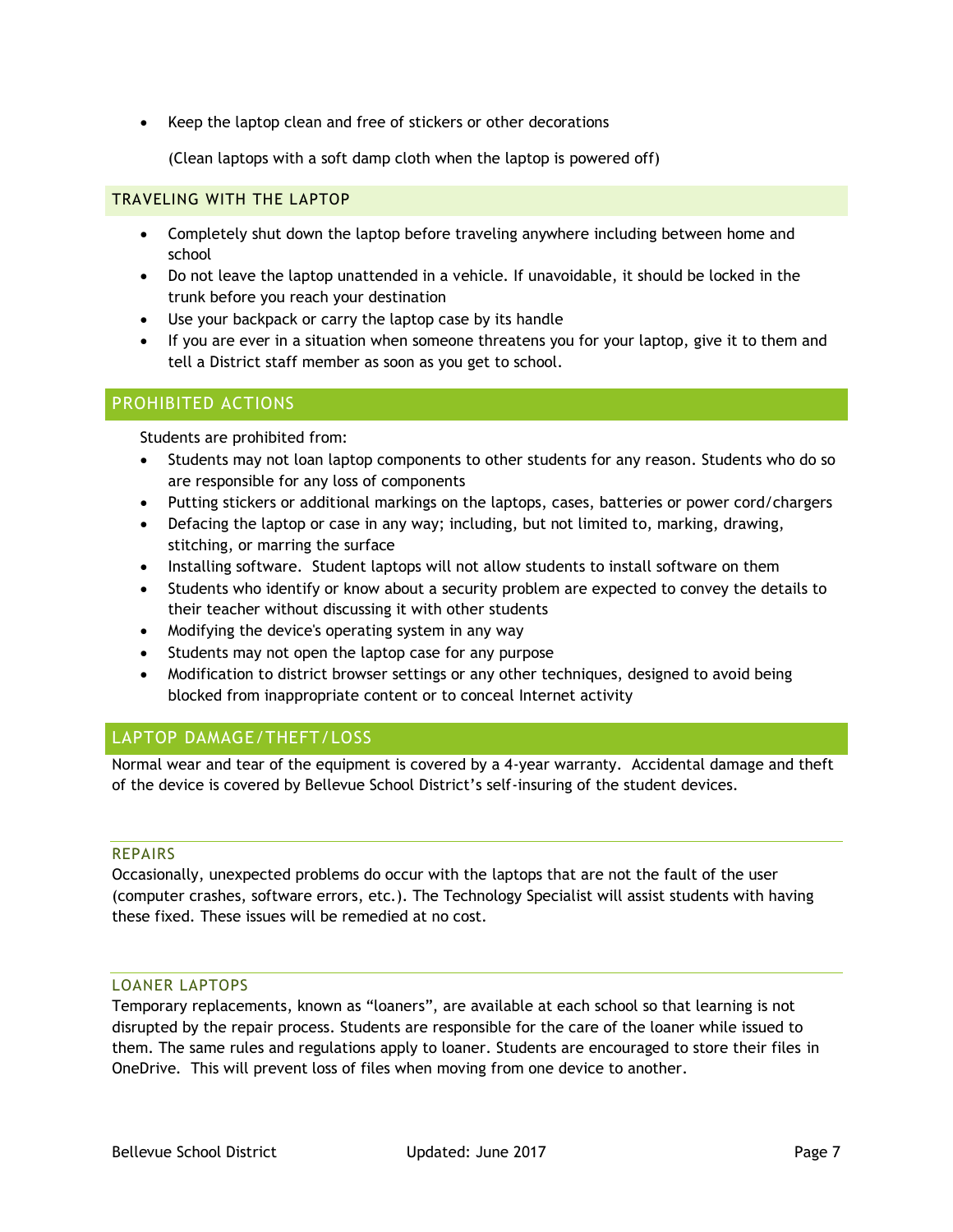#### ACCIDENTAL DAMAGE VS. NEGLIGENCE

Accidents do happen. There is a difference, however, between an accident and negligence. After investigation by school administration and determination by the technology staff or authorized repair company, if the laptop is deemed to be intentionally or negligently damaged by the student, the student may be subject to discipline and the cost of repair or replacement. Students must report damage to their school within two school days of the damage being done.

Negligence repairs will be subject to a \$100 deductible to be paid for by the parent/guardian. Gross negligence (e.g. student throwing the laptop, gouging with a screw driver, etc.) will not qualify for the deductible. Parents/guardians will be charges the full cost of repair/replacement. If assistance is needed, please discuss with your school's administrator.

#### LOST EQUIPMENT

If any equipment is lost, the student or parent must report it to the school immediately. Students can let a teacher or administrator know, and the staff member will assist him/her.

#### **Financial Responsibility**

The circumstances of each situation involving lost equipment will be investigated individually. Students/families may be billed the full cost for lost equipment.

#### STOLEN EQUIPMENT

If equipment is stolen, a police report must be filed and a copy of the report must be provided to the school by the student or parent in a timely manner (within five school days). If there is not clear evidence of theft, or the equipment has been lost due to student negligence, the

student and parent will be responsible for the full cost of replacing the item(s).

Failure to report the theft to the proper staff and follow the proper filing procedure may result in a bill for full replacement cost to the student.

#### **Financial Responsibility**

Laptops are covered by the district's insurance policy. After investigation, if a laptop is deemed stolen, the district will cover its replacement via insurance. The student will be issued a replacement computer.

#### REPLACEMENT COSTS FOR ACCESSORIES

| Laptop  \$1061.00    |  |
|----------------------|--|
| Power Cable  \$19.00 |  |
| Stylus  \$13.00      |  |
| Laptop Case\$30.00   |  |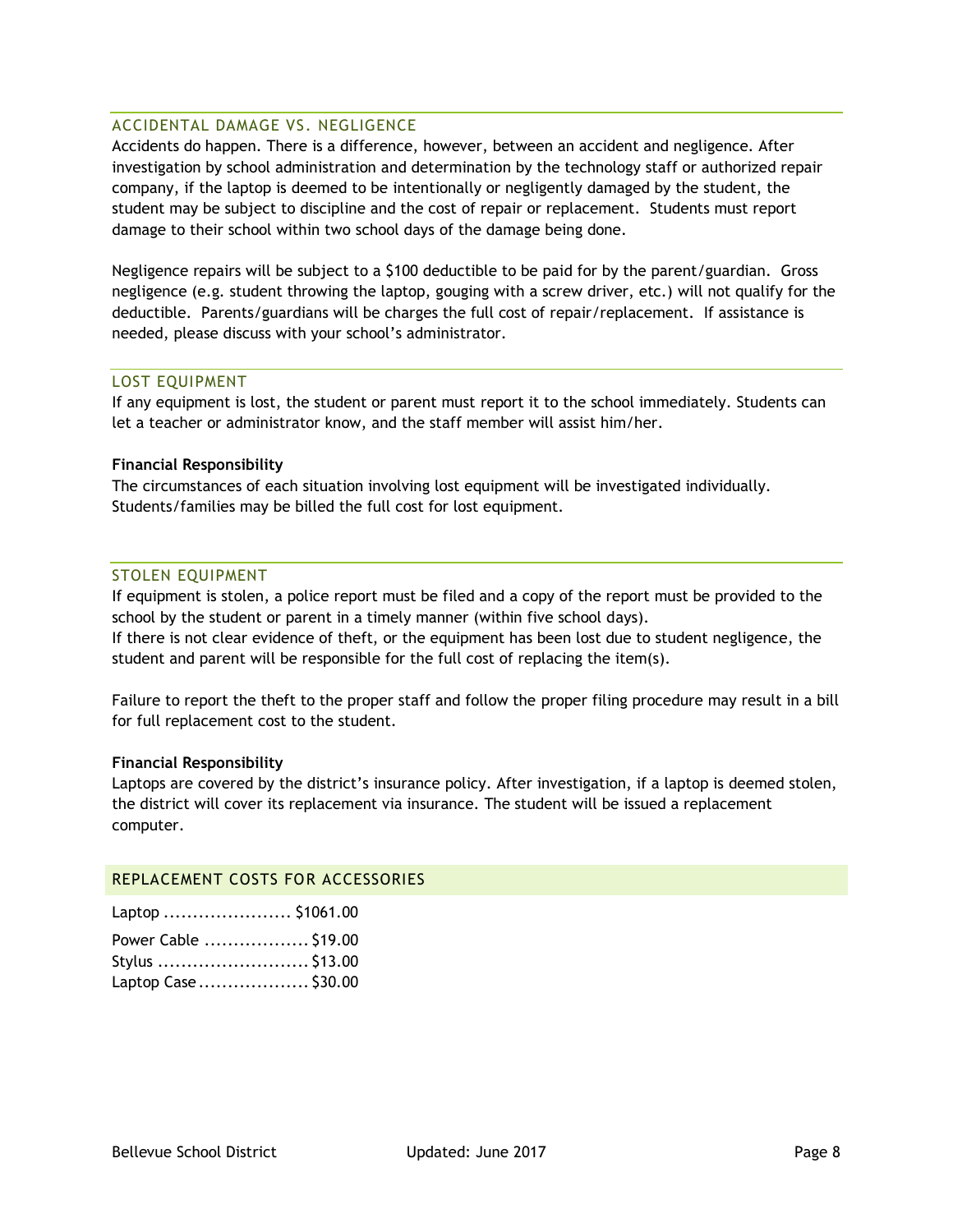# BEHAVIORS AND DISCIPLINE RELATED TO STUDENT COMPUTER USE

| <b>Tech-related Behavior Violations</b>                                                                        | <b>Equivalent "traditional" Classroom Violations</b>                            |  |
|----------------------------------------------------------------------------------------------------------------|---------------------------------------------------------------------------------|--|
| Email, instant messaging, internet surfing,<br>computer games (off-task behavior)                              | Passing notes, looking at magazines, games (off-<br>task behavior)              |  |
| Missing case                                                                                                   | No binder/missing supplies                                                      |  |
| Cutting and pasting without citing sources<br>(Plagiarism)                                                     | Plagiarism                                                                      |  |
| Cyber-bullying                                                                                                 | Bullying, harassment                                                            |  |
| Damaging, defacing, or endangering laptop or<br>accessories                                                    | Vandalism, property damage                                                      |  |
| Using profanity, obscenity, racist terms                                                                       | Inappropriate language                                                          |  |
| Accessing pornographic material, inappropriate<br>files, or files dangerous to the integrity of the<br>network | Bringing pornographic or other inappropriate<br>content to school in print form |  |
| Using an electronic resources account authorized<br>for another person                                         | Breaking into or using some else's locker                                       |  |
| <b>Technology Specific Violations</b>                                                                          |                                                                                 |  |

*Behavior unique to the digital environment without a "traditional" behavioral equivalent*

Chronic, tech-related behavior violations (see above)

Deleting browser history

Using electronic resources for individual profit or gain; for product advertisement; for political action or political activities; or for excessive personal use

Making use of the electronic resources in a manner that serves to disrupt the use of the network by others

Unauthorized downloading or installing software

Attempts to defeat or bypass the district's Internet filter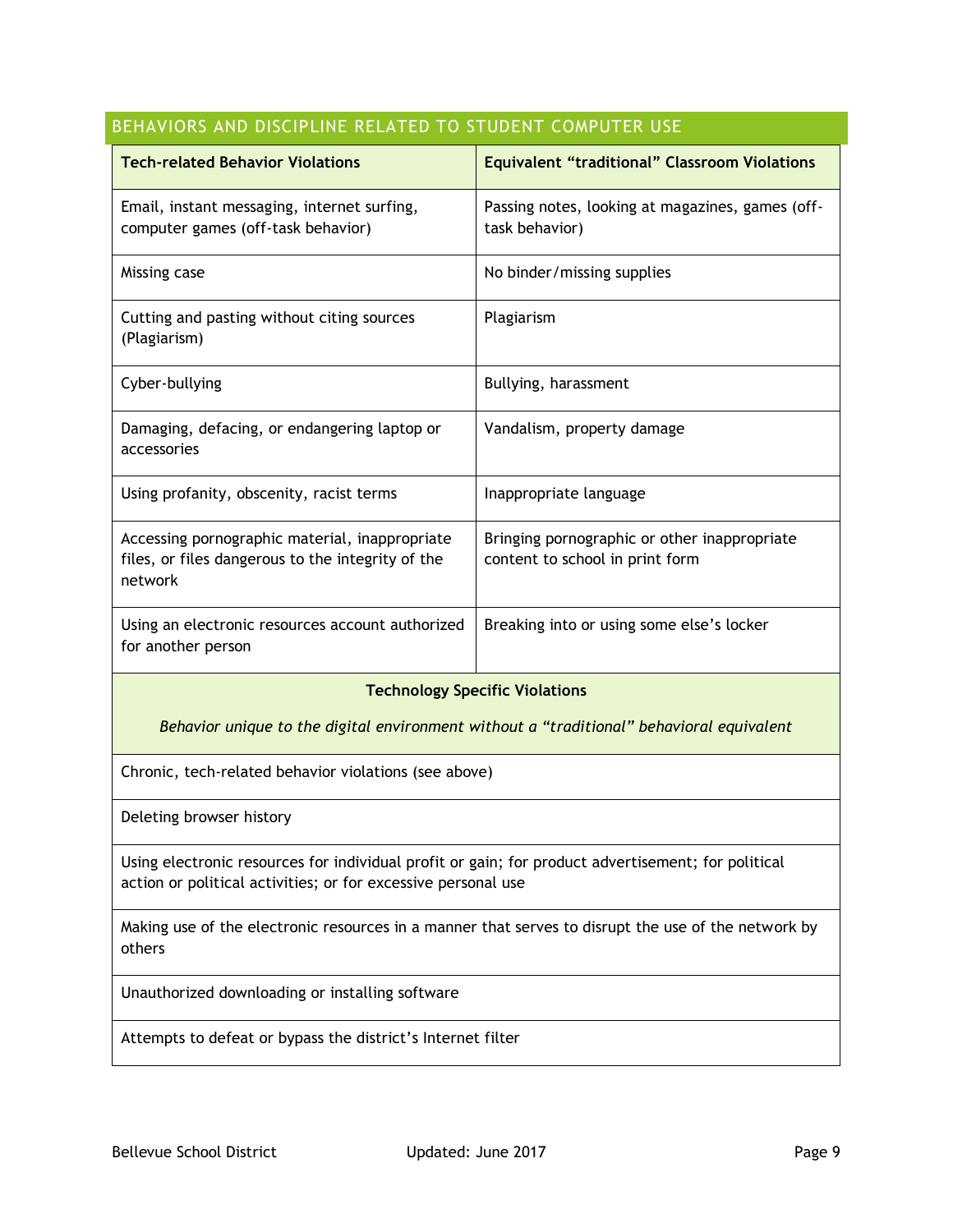# SUPPORT AND TROUBLESHOOTING

#### POWER ON/SHUT DOWN

- o Press the power button on the front right side of the keyboard
- $\circ$  After about a minute you will be presented with the login screen
- o Click on the **student icon** like below and enter the password: **student**
- o To Shut down click the Start Button, select Power and select **Shut down**

#### HOW TO CONNECT TO WIRELESS

- $\circ$  Click on the wireless icon in the tray when connections are available
- o Select the Wireless network you would like to join
- $\circ$  Enter the required information needed to connect to the desired Wireless Network

#### PROBLEMS

- You may notice errors that say Updating failed. Sophos Endpoint Security and Control has failed to download updates. This error can be ignored.
- Something is broken (e.g. broken screen, keys fall off, battery won't stay charged), take the laptop to the school's Technology Specialist will review/repair the unit.

#### INTERNET SAFETY RESOURCES

Common Sense Media offers a wide range of resources for students, parents and educators to help them navigate our modern media safely. Their website is http://www.commonsensemedia.org/

Parent Media and Technology Education Program:

http://www.commonsensemedia.org/educators/parent-media-education

#### INTERNET SAFETY: RULES OF THE ROAD FOR KIDS

Liz Perle. *Internet Safety: Rules of the Road for Kids*. Retrieved 10/25/2012 from http://www.commonsensemedia.org/advice-for-parents/internet-safety-rules-road-kids

#### *Our kids are growing up in public*

*When we were growing up, a permanent record was something your school kept. Now, our kids create lasting records of their lives whenever they post something online. In a world where anything can be copied, pasted, altered and distributed in the blink of an eye to a vast*  invisible audience, kids must understand that they hold the key to what kind of reputation *they create for themselves.*

#### *Help kids help themselves*

*As parents, it's up to us to help our kids understand the consequences of their actions and prepare them for the fact that the user name "FatGreenWizard" -- which might have been cute*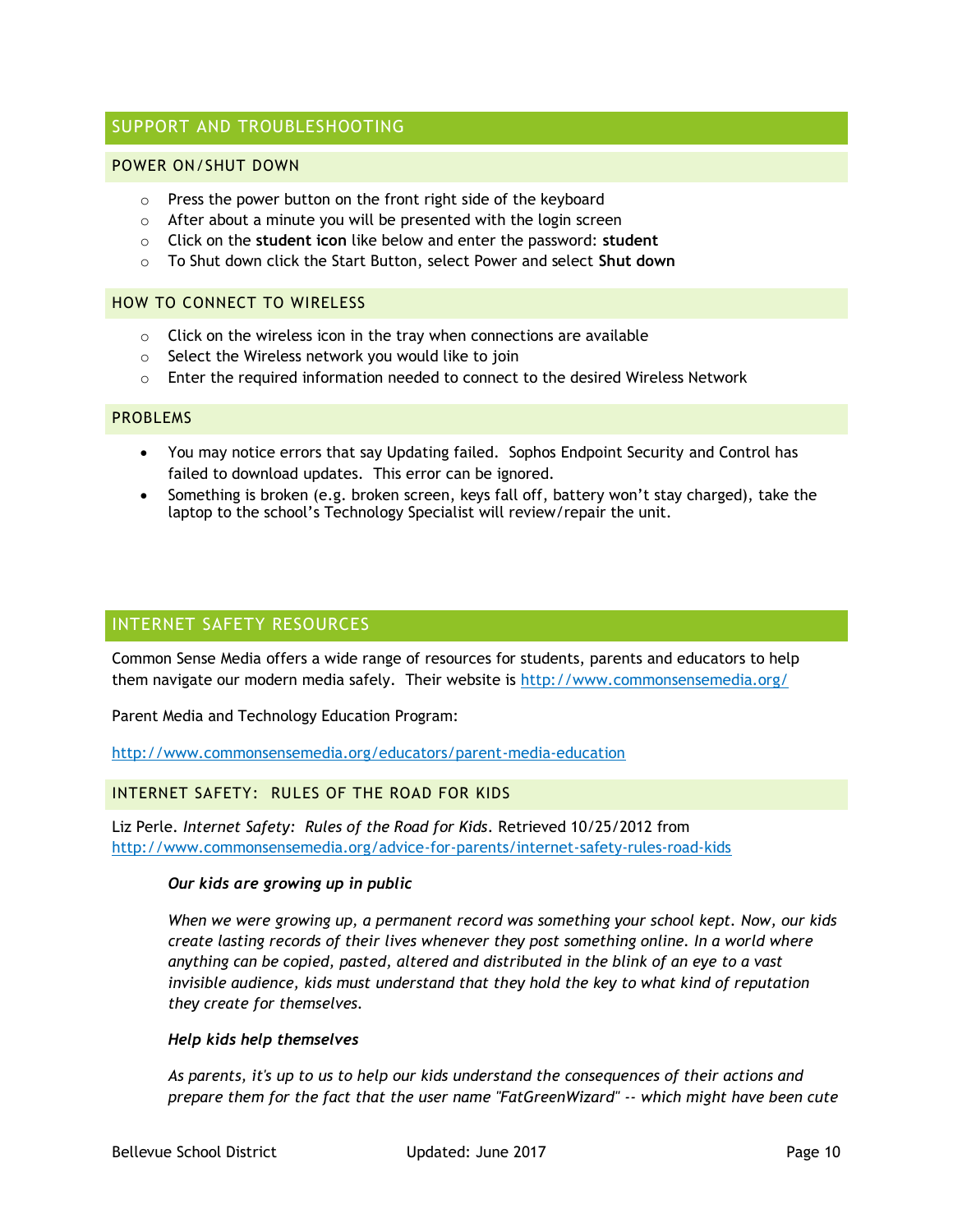*in 5th grade -- won't be so adorable at that first job interview. We have to help them think long term about posting those pictures that will inevitably come back to bite them on areas of the body that were all too likely on display in the offending snapshots. Here are a few rules of the road that will help our kids as they grow up in public:*

# *Rules of the Road for Kids*

- *1. Guard your privacy. What people know about you is up to you.*
- *2. Protect your reputation. Self-reflect before you self-reveal. What's funny or edgy today could cost you tomorrow.*
- *3. Nothing is private online. Anything you say or do can be copied, pasted, and sent to gazillions of people without your permission.*
- *4. Assume everyone is watching. There's a huge, vast audience out there. If someone is your friend's friend, they can see everything.*
- *5. Apply the Golden Rule. If you don't want it done to you, don't do it to someone else.*
- *6. Choose wisely. Not all content is appropriate. You know what we mean.*
- *7. Don't hide. Using anonymity to cloak your actions doesn't turn you into a trustworthy, responsible human being.*
- *8. Think about what you see. Just because it's online doesn't make it true.*
- *9. Be smart, be safe. Not everyone is who they say they are. But you know that.*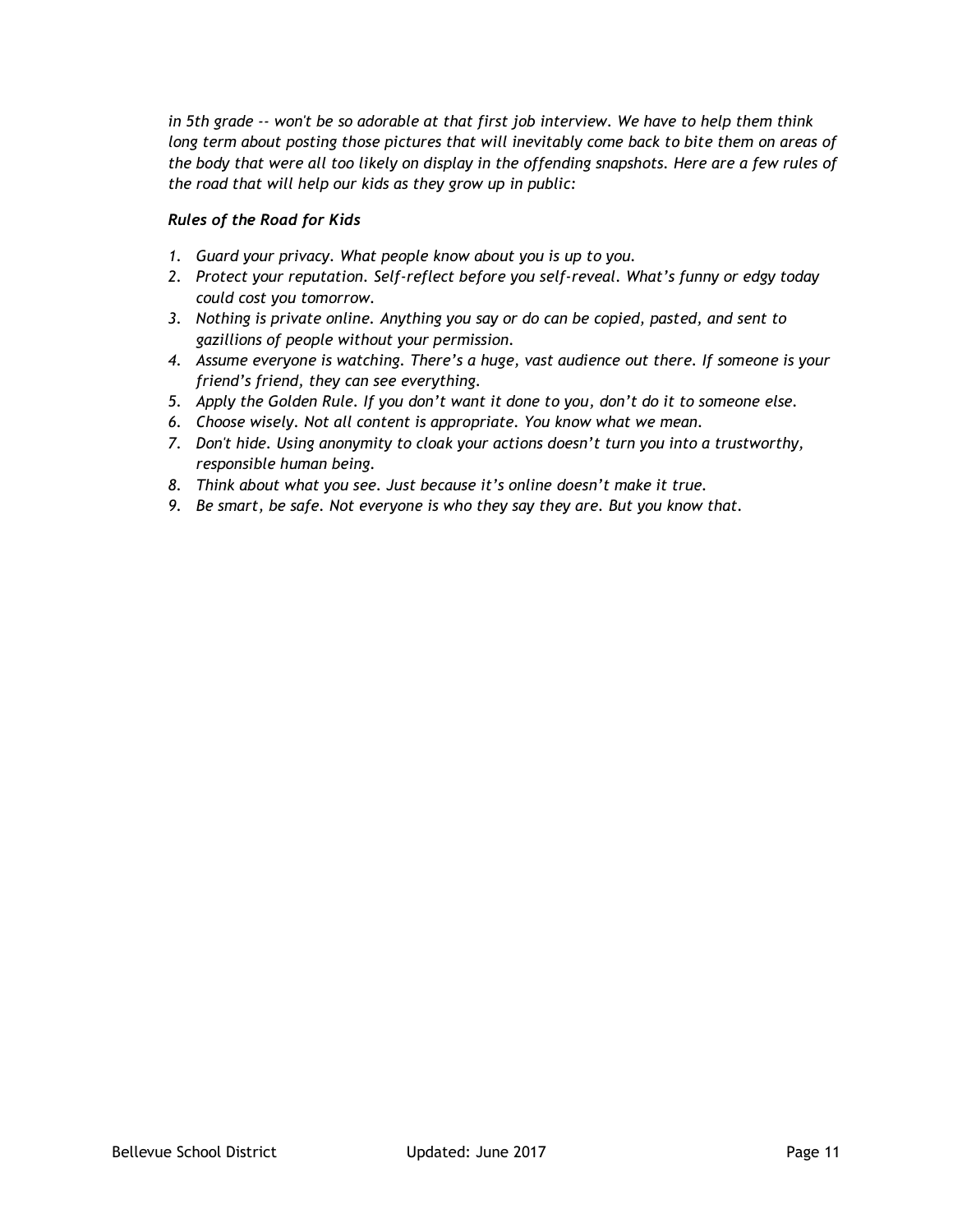# FREQUENTLY ASKED QUESTIONS

#### **What level of security is afforded with the implementation of Office 365?**

Documents stored in student Office 365 accounts are only accessible through district login and password. Microsoft provides documentation of the security related to these accounts at http://trust.office365.com

#### **What if a student forgot to charge their laptop and the battery is dead?**

One of the best ways to avoid this issue is to consistently (and constantly) remind students to charge the laptop at home every night. They are expected to bring the laptop to school charged every day. If they fail to do so, they may be able to borrow a spare power cable or battery.

#### **What if a student forgot to bring the laptop to school?**

If a student forgets to bring their laptop to school, the student may miss out on laptop-related instructional activities that day. Please help us help your student bring their laptop to/from school daily! Each school has a very small number of "loaner" devices. Priority for these loaners goes to students who experience equipment issues outside their control. When available, a student who forgot their laptop may be issued a "loaner" device by the school.

#### **What happens if a student's laptop is broken after check out?**

The student will bring the broken laptop to school to turn it in. A loaner/spare may be checked out on the spot to minimize loss of instructional time. The student is liable for loss or damage to the spare while it's in his or her possession. Once the student's original laptop is repaired, the student will be notified to swap the loaner for the original laptop. If the damage is determined to have been caused by student negligence or abuse, there will be a fine assessed for the repair costs, as stated in the contract. There is a \$100 deductible per incident.

#### **What if the laptop is loss?**

The loss needs to be reported ASAP to your student's school. The student can then check out a loaner/spare until we settle the loss issue. It is critical that the student maintain good security for the laptop at all times! Please work with your student to reinforce the importance of taking care of the laptop. The parent/guardian may be help responsible for the full replacement cost of the laptop.

#### **What if the laptop is stolen?**

The theft needs to be reported ASAP to the local police department and then to the student's school. It is important to obtain a police report number and that number be reported to the district. The student can then check out a loaner until the investigation is resolved.

#### **My student is on a sports team and/or is taking PE. How will the laptop be kept secure?**

PE and coaching staff will instruct students on the specific procedures. A secure location will be made available for students in PE and on athletic teams to keep laptops safe during those programs. Students should not leave their laptop unattended at anytime.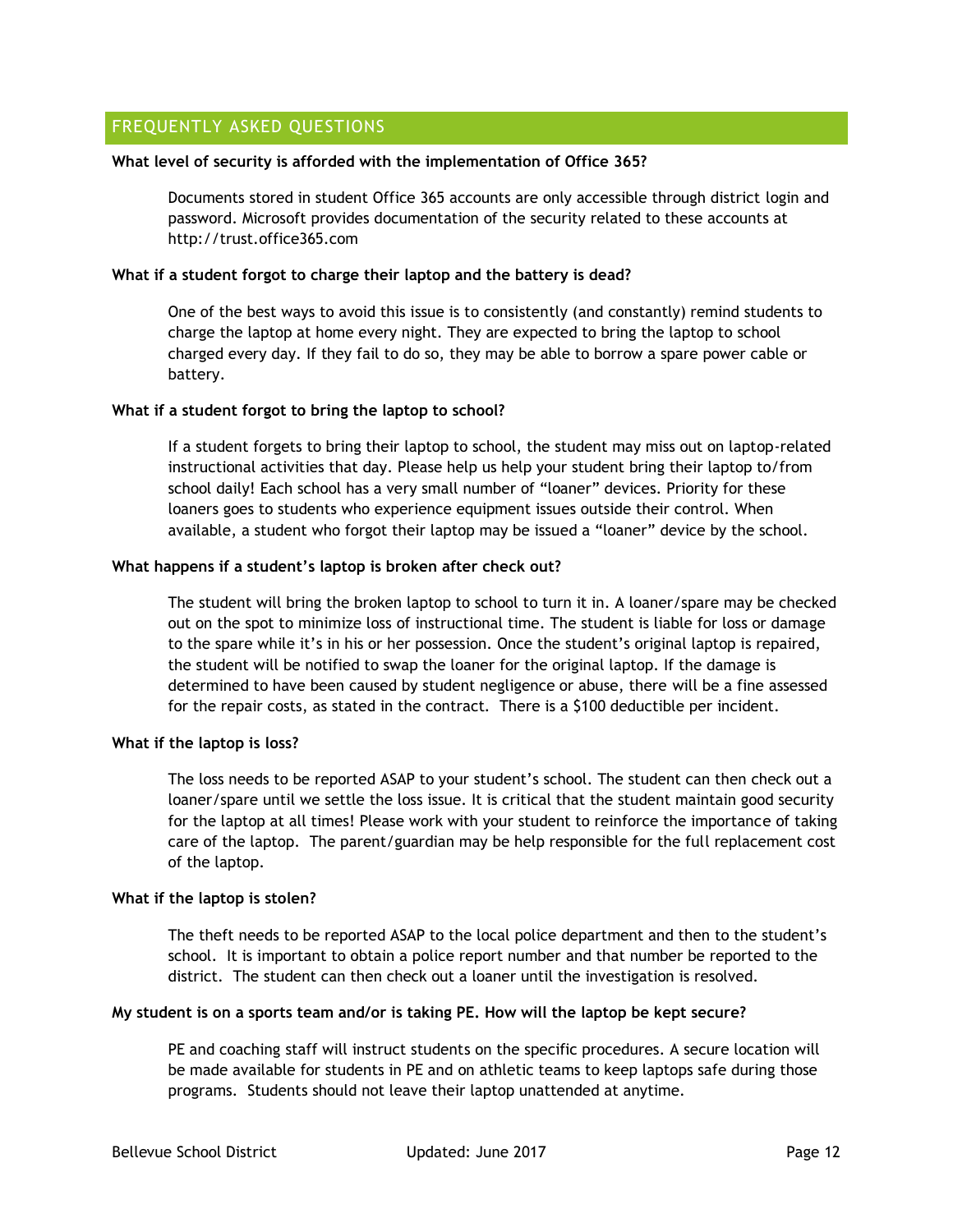#### **How will my student be protected from objectionable material?**

Filtering software is installed on each laptop. Objectionable websites are screened out. However, no filtering system is perfect. Internet safety is taught to students to help them stay away from objectionable material as well as to stay safe online. The filtering software remains on the laptop when used at home, as well. If parents/guardians notice any objectionable material, please report the activity to your student's school.

# **I don't allow my student to have a password on their home computer so I can monitor its use. How can I know what my student is doing on the school computer?**

Get the user name and password from your student. While we prohibit sharing passwords with unauthorized users, parents are explicitly authorized users. We encourage you to know what your student is doing on his or her school laptop.

You may also utilize an application provide by the district that allows parents/guardians to monitor the student's laptop screen, lock their screen and view web history.

#### **Home Internet access is expensive. Are families required to provide Internet access at home?**

No, we don't require families to have Internet access, though it would be very helpful for students. You should know, various internet provides have programs to help families who qualify for free or reduced price lunch. For more information, please use the following sites:

- CenturyLink LifeLine
- Access from AT&T
- LifeLine Support Org
- Internet Essentials

# **Why can't my student use his/her own computer in the classroom? (BYOD)**

While District Board Procedure 6800.3P states students may bring Personal Computing Equipment to school, students are required to utilize their district issued laptop for classroom instruction. We have reviewed this possibility and have determined it does not meet our goals and objectives. There are several reasons why we are providing the same computing devices to all students in school. They include safety, instruction, technical support and equity.

- **Safety:** we have installed web filters and have other safety precautions that help prevent students from accessing inappropriate or unsafe websites while at school or home.
- **Instruction:** we have purchased and installed several different software packages on district laptops that will not be available on outside computers. The same software, and even the same version, will be on each district laptop, **so teachers will be able to quickly and more efficiently teach entire classes and help individual students**.
- **Technical support:** We can provide robust technical support through our technical support staff to a limited universe of computing devices. We can't offer the same level of support to an unlimited universe of devices, which could lead to more computer downtime and lost learning opportunities.